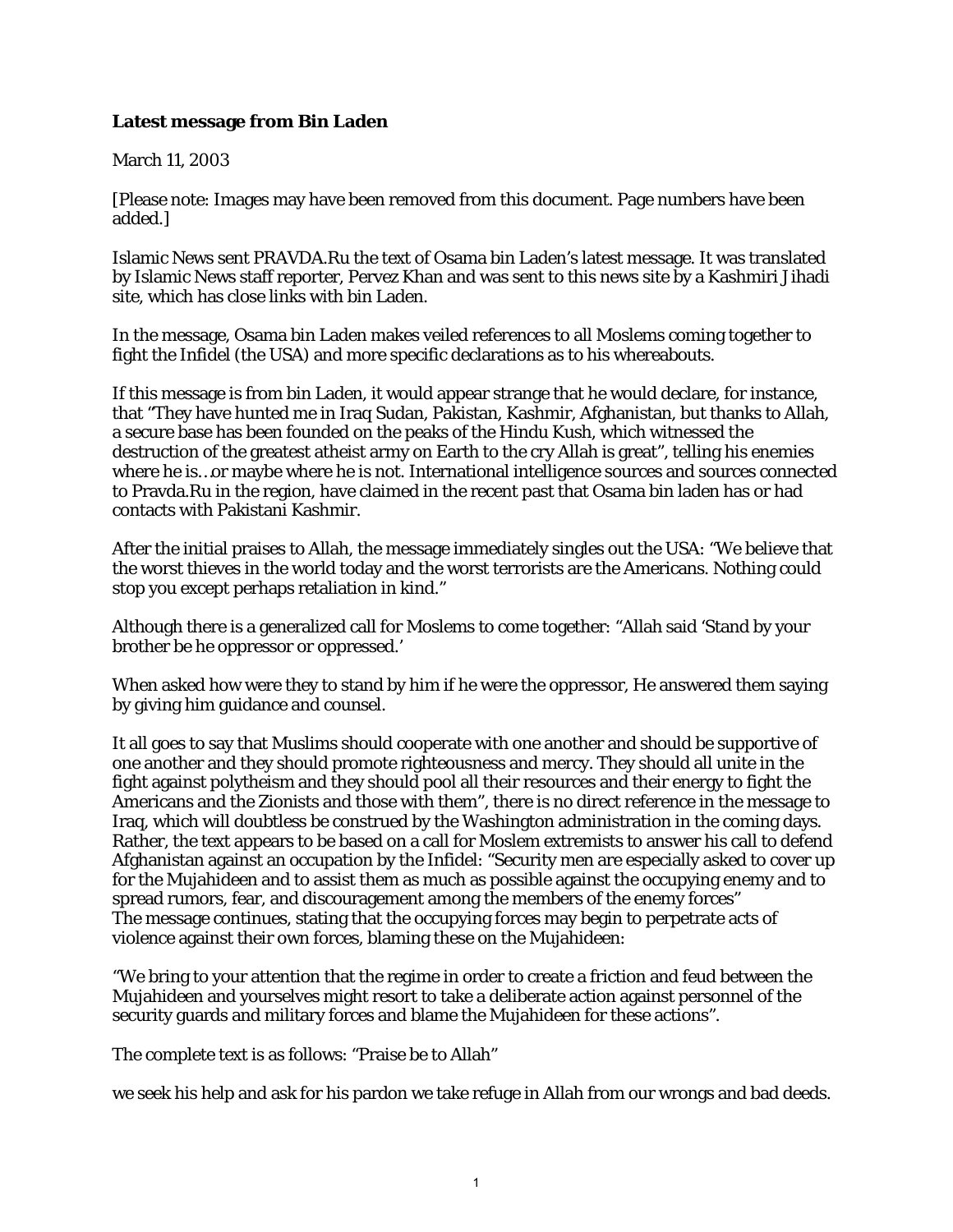Whoever has been guided by Allah will not be misled and whoever has been misled he will never be guided.

I bear witness that there is no God except Allah no associates with Him and I bear witness that Muhammad is His slave and messenger.

We believe that the worst thieves in the world today and the worst terrorists are the Americans.

Nothing could stop you except perhaps retaliation in kind.

We do not have to differentiate between military or civilians. As far as we are concerned they are all targets.

Allah said "Stand by your brother be he oppressor or oppressed." When asked how were they to stand by him if he were the oppressor, He answered them saying by giving him guidance and counsel.

It all goes to say that Muslims should cooperate with one another and should be supportive of one another and they should promote righteousness and mercy.

They should all unite in the fight against polytheism and they should pool all their resources and their energy to fight the Americans and the Zionists and those with them.

It is clear that mankind has descended to the lowest degrees of decadence and oppression. They rip us of our wealth and of our resources and of our oil.

Our religion is under attack, they kill and murder our brothers. They compromise our honor and our dignity and dare we utter a single word of protest against the injustice we are called terrorists.

This is compounded injustice, and the United Nations insistence to convict the victims and support the aggressors constitutes a serious precedence which shows the extent of injustice that has been allowed to take root in this land. They have hunted me in Iraq Sudan, Pakistan, Kashmir, Afghanistan, but thanks to Allah, a secure base has been founded on the peaks of the Hindu Kush, which witnessed the destruction of the greatest atheist army on Earth to the cry Allah is great.

The Mujahideen your brothers and sons requesting that you support them in every possible way by supplying them with the necessary information, materials and arms.

Security men are especially asked to cover up for the Mujahideen and to assist them as much as possible against the occupying enemy and to spread rumors, fear, and discouragement among the members of the enemy forces.

We bring to your attention that the regime in order to create a friction and feud between the Mujahideen and yourselves might resort to take a deliberate action against personnel of the security guards and military forces and blame the Mujahideen for these actions.